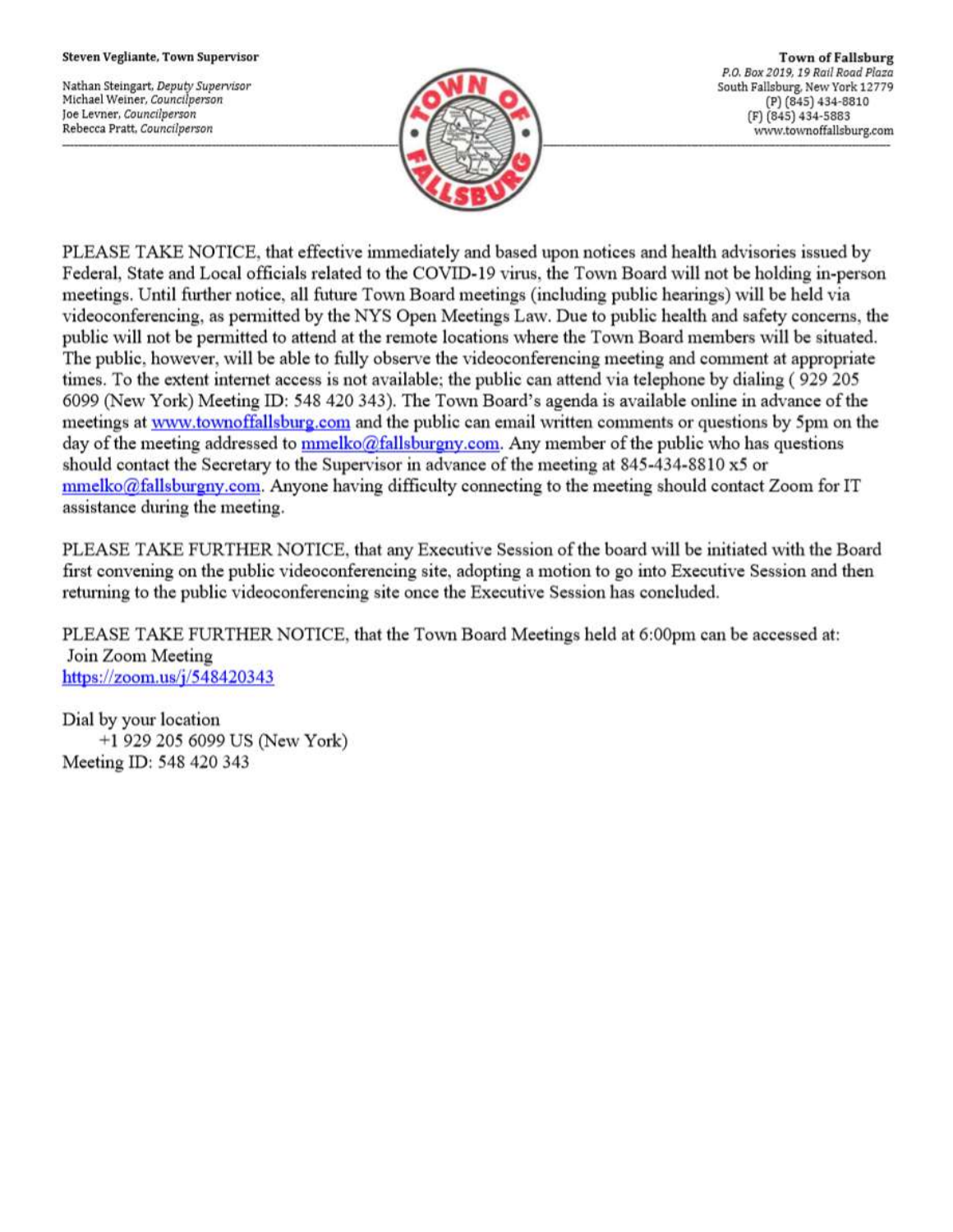#### Steven Vegliante, Town Supervisor

Nathan Steingart, Deputy Supervisor Michael Weiner, Councilperson Joe Levner, Councilperson Rebecca Pratt, Councilperson



**Monday, January 25, 2021**

**The Town of Fallsburg Town Board Will Conduct a Legislative Meeting via Video Conference Call 19 Railroad Plaza, South Fallsburg, NY 6:00 pm Video Conference Link to be posted to main page of website: Join Zoom Meeting https://zoom.us/j/548420343 Meeting ID: 548 420 343 One tap mobile +19292056099,,548420343# US (New York)**

5:55PM Public Hearing relative to Local Law # of 2021 regarding Fees for Final Water Readings

5:55PM Public Hearing regarding Zoning Change from PUD to HR at 275 Lavista Drive, Timber Hill PUD #6, SBL 47-1-54.

# **Salute to the Flag**:

**Supervisor's Report**:

**Liaison's Reports**:

**Correspondence**:

## **Citizens' Comments**:

## **Operations**

- Motion to adopt Local Law # of 2021 regarding Fees for Final Water Readings.
- Motion to approve Zoning Change from PUD to HR at 275 Lavista Drive, Timber Hill PUD #6, SBL 47-1-54.
- Motion to reschedule Public Hearing regarding submission of two Community Development Block Grant (CDBG) applications for the 2021 program year for the following projects: Laurel Avenue Sewer Study – CDBG Planning and Laurel Avenue Sewer Study – CDBG Planning. Public Hearing will commence on Monday, February 8, 2021 at 5:55PM via Video Conference call
- https://zoom.us/j/548420343 Meeting ID: 548 420 343 One tap mobile +19292056099,,548420343# US (New York).
- Motion to approve Resolution/Certiorari Settlement \_ of 2020 regarding proposed settlement of tax assessment identified as Index No.: E2019-1585.
- Motion to rescind the December 14, 2020 town board meeting minutes and approve the amended minutes to include comments relating to: (Correspondence).
- Motion to approve Legislative Meeting Minutes dated January 11, 2021.

## **Finance:**

- Motion to approve Warrant #01B21 dated January 20,2021 in the amount of \$70,011.92.
- Motion to approve Warrant #12D20 dated January 20,2021 in the amount of \$106,653.56

## **EXECUTIVE SESSION**:

- **p.m.** Motion to enter into Executive Session as set forth in Public Officers Law
- $\bullet$ Sec. 105 (1) regarding: